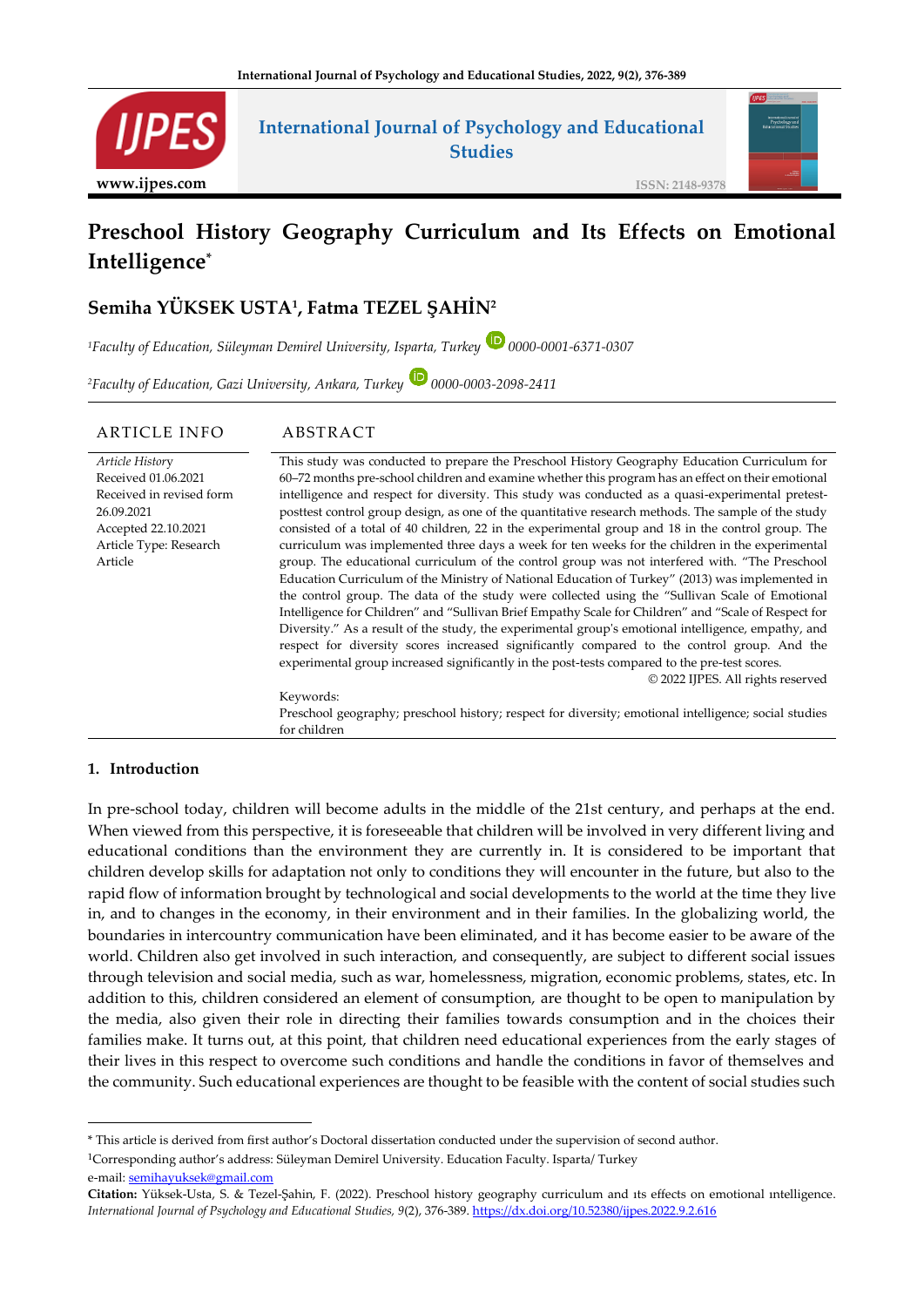as citizenship, economics, history, and geography, which are tailored to pre-school children's developmental areas. In the United States, a 32-member working group, which includes educators and major companies related to education, was established to identify, and standardize 21st century skills. This partnership (P21) identified the disciplines that should be taught to students in basic education and above in the 21st century as grammar, world languages, economics, mathematics, art, science, geography, history, and citizenship. P21 pointed out that such disciplines should be taught by weaving them with themes such as environmental literacy, global awareness, financial literacy, civic literacy, health literacy. "Learning and Innovation Skills", "Information, Media and Technology Skills" and "Life and Career Skills" have also been determined within the scope of the 21st century skills students need to acquire. The skills addressed as the "Life and Career Skills" include "communication and collaboration, flexibility and adaptation, initiative and self-direction, social and cross-cultural skills, and leadership and responsibility skills" (P21, 2015).

A review of these themes shows that "global awareness, civic literacy, financial literacy and environmental literacy" themes are associated mainly with the disciplines of history and geography. When the skills are examined in detail, it is noticed that the disciplines determined by P21 (2010) are such skills that can be taught through social studies involving the disciplines of history, geography, economics and citizenship. It is seen that the skills that will enable children to cope with the change and rapid flow of information mentioned earlier are these skills and it is possible to gain them through social studies.

#### **Emotional intelligence and Respect for Diversity in Early Years**

"Communication and collaboration, flexibility and adaptation, initiative and self-direction, social and crosscultural skills, leadership and responsibility" skills are closely related to emotional intelligence directly and indirectly (Goleman, 2000; Shapiro, 2004). Because these skills are within the Life and Career Skills, it is possible to say that enhancing people's emotional intelligence is also among the needs of the century (Turculet, 2015). One of the dimensions of empathy that depends on the development of emotional intelligence is respect for diversity. A positive self-perception, the ability to interact with and empathize with diverse people, the ability to respect diversity, coupled with the ability to think critically by recognizing biases and differences (Hall, 1999), are some of the cross-cultural skills that are 21st century skills that can be taught to children in the social studies classroom along with other social-emotional skills. In light of the above information, it is important that children support emotional intelligence and teach respect for diversity in early childhood to ensure that they adapt to the conditions they are under and prepare for the future.

Social studies such as history and geography, which are among the subjects that can address 21st century skills and issues, are not included as separate activities in the preschool education curriculum set by the Turkish Ministry of Education and are addressed as part of the science activities (Öztürk et al., 2015). It is a common idea among educators in general that the scope of such subjects is above young children's developmental levels. However, research shows that children can learn objectives set forth in many social studies through appropriate educational activities (Glauert, Heal & Cook, 2003, Kemple, 2016; Melendez, Beck & Fletcher, 2000). A literature review on social studies such as history and geography in early childhood shows that Montessori is one of the most influential proponents of this topic. According to Montessori, children develop a sense of admiration by recognizing their origins in the universe, and they also understand their place in the universe and their roles in their lives through education offered to them in contexts covering subjects such as geography, history and science and experiences for these contexts in early childhood. They establish links between the past and the present and understand that there are larger societies in the historical context, questioning who they are as a human being, a citizen of a country, and a member of the universe and ecology (as cited in Stephenson, 2015). All the values and attitudes, from the small to the large, such as empathy, cooperation, respect for diversity, self-determination, initiative, and being a responsible citizen of the world by analyzing the society in which one lives, respecting the environment, the universe, and other cultures in order to support world peace, which should be taught to people in the 21st century, can perhaps also be taught through social work areas such as history and geography, based on Montessori's ideas. This research was conducted to create a history and geography curriculum and examine its impact on emotional intelligence and respect for diversity to contribute to the literature, recognizing that progress in history and geography education remains limited in the preschool years.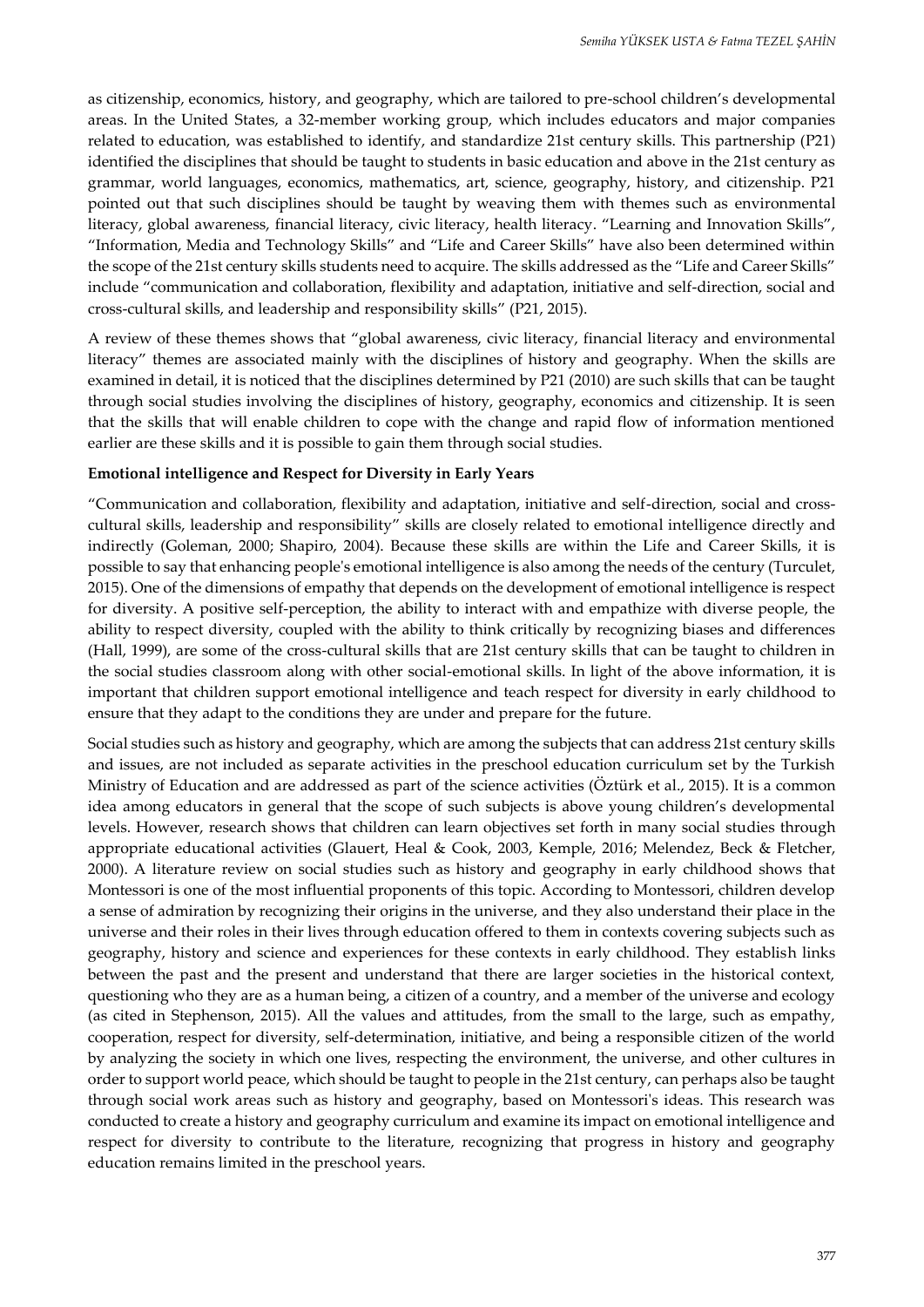# **2. Methodology**

# **2.1.Research Model**

The study was designed as a quasi-experimental study as one of the quantitative research methods. A  $2 \times 3$ mixed design was used for the study. The data collection instruments were administered to the children in the control and experimental groups at similar time points prior to implementation.After administering the pretests, the experimental group was taught using the Preschool History and Geography Education Curriculum (PHIGEC) 3 days a week for 10 weeks. The control group was taught using the "Preschool Education Program" (2013) of the Turkey Ministry of Education during that time. At the end of the 10 weeks, -both groups administered the post-tests. Four weeks after the post-tests, retention tests were administered to the experimental group to assess whether the curriculum was persistent.

# **2.2. Research Sample**

The research study group consists of a total of 40 children, 60-72 months old, 18 in the control group and 22 in the experimental group, attending a pre-school education institution in Yenimahalle district of Ankara. The following criteria were taken into account for determining the experimental and control groups.

- Children had to be 60-72 months old,
- They had to have normal development,
- They had not been taught in an educational curriculum with history, geography, or similar content before,
- Their parents had to be willing to allow their children to participate in the study,
- The teachers of both classes had to have similar professional years of experience.

One of the two classes meeting the conditions was determined as the experimental group and the other as the control group.

# **2.3. Data Collection Tools and Procedure**

*General Information Form:* The General Information Form administered in the study was prepared to identify general demographic information of the children and their families. The content of the form covered questions about the child's year of birth, gender, order of birth, number of siblings.

*Sullivan Scale of Emotional Intelligence for Children:* The "Sullivan Scale of Emotional Intelligence for Children" was developed by Sullivan (1999) to determine children's emotional intelligence and was adapted to Turkish by Ulutaş (2005). The Turkish version of the scale was used in this study. In its adapted version, the scale had the sections titled Faces, Stories, Comprehension and Management based on emotional intelligence competencies, such as "recognizing emotions, understanding emotions, and managing emotions".

The "Faces" section measures the ability to recognize emotions using various facial images. In the "Stories" section, the ability to understand emotions is measured using pictures about the feelings of a hero in a story. In the "Comprehension" section, children's ability to understand feelings that they and others feel is measured by using three test stories read aloud and questions about them. The "Management" section has questions about how children would make decisions in the face of certain situations that they are assumed to feel. The scale is assessed according to the correct responses given by children. A high number of correct answers means that the emotional intelligence score is high. The highest score one can score on the scale is 41. The alpha value was 0.84 for the overall "Sullivan Scale of Emotional Intelligence for Children."

*Sullivan Brief Empathy Scale for Children:* The measurement instrument "Sullivan Brief Empathy Scale for Children" which was developed by Sullivan (1999) to assess children's empathy levels, consists of 8 question stems with options "yes" and "no." This study utilized the Turkish version of the scale adapted by Ulutaş (2005). This scale was developed to obtain information about the empathetic reactions of children between the ages of 4 and 10. It contains 10 items that are read to the child. A high score on the scale indicates that the child's empathy is high. Ulutaş (2005) found that the alpha coefficient of the Sullivan Brief Empathy Scale for Children is 0.66 and the test-retest reliability coefficient is 0.90.

*Scale of Respect for Diversity:* **"**The Scale of Respect for Diversity" was developed by Ekmişoğlu (2007). There are 4 sub-dimensions on the scale: "gender diversity," "family and social life diversity," "disability diversity"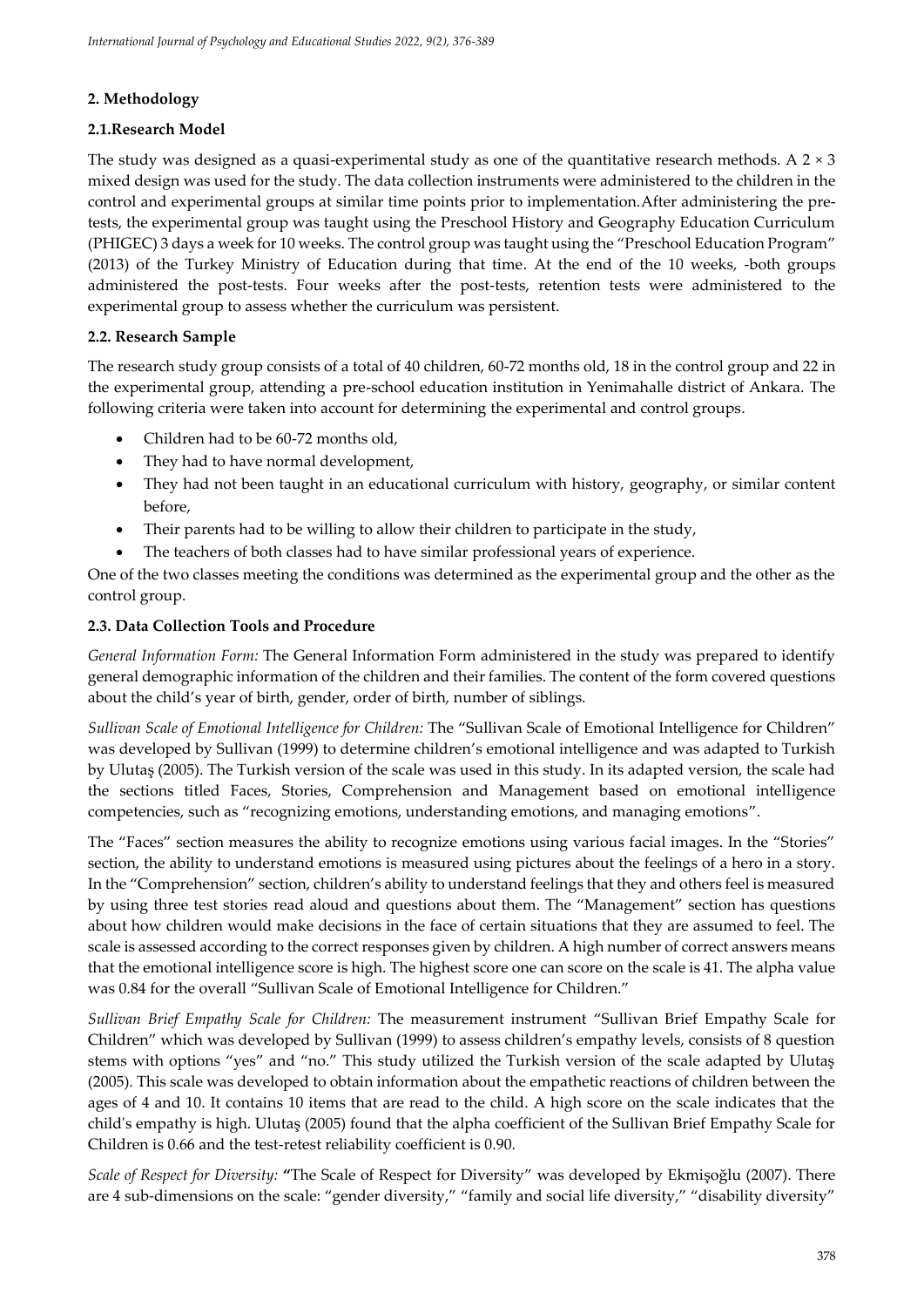and "cultural background diversity." There are 30 items, including 5 in the gender sub-dimension, 9 in the family and social life sub-dimension, 8 in the disability sub-dimension, and 8 in the cultural background subdimension. The measuring instrument with 3-point Likert options is used in such a way that the children answer the questions posed to them by choosing one of the cards on which a "smiley face", a "undecided face" and a "sad face" are depicted, which respectively mean "agree", "slightly agree" and "disagree". The highest score one can score on this test is 90. The internal consistency coefficient that is, the Cronbach Alpha value was found to be 0.70 (Ekmişoğlu, 2007).

*Preparation of PHIGEC*: Some of the objectives and activities of history and geography are included under the name of "science education" in the Preschool Education Curriculum (2013) of the Ministry of National Education of Turkey. The curriculum is mainly based on developmental features. For this reason, the themes and subjects of history and geography have not been specified.

The broad and detailed literature review was conducted in the first phase of the preparation of the curriculum. Next, a number of curricula were examined, including history and geography in early childhood education from some of the states in the United States (HSSFCPS, 2009; MHSSCF, 2003; NCESKSS, 2010). The Cosmic Education of Montessori, one of the pioneers of teaching in history and geography subjects in early childhood, was examined (Duffy & Duffy, 2002; Miller, 2008; NAMC, NAMC, 2009; Stephenson, 2015). In the second phase, the basic principles of the curriculum were specified. These principles are given below.

- It is child-centred.
- Collaborative learning is essential.
- It has to be associated with life.
- It is suitable for children's developmental characteristics.
- It suits the interests and needs of children.
- It is spiral.
- It advances systematically and in a certain order.
- Abstract and distant concepts are embodied.
- It is aimed to improve all developmental areas through activities, but social-emotional development is at the center.
- Universal and cultural values are taken into consideration.

In the third phase, the achievement of social-emotional development area in the Preschool Education Curriculum (2013) of the Ministry of National Education, which was then in force in Turkey, were determined to be included in the activities of the PHIGEC.



In the fourth phase, the following geography themes were examined: the Cosmic Education Curriculum of Montessori, the standards for the teaching of social studies determined by the National Council for the Social Studies (NCSS, 2010; NCSS, 2002), and Geography for Life (Heffron, 2012) published by the Geography Education National Implementation Project (GENIP). And, a synthesis was made, and history-geography themes were created (Figure 1). The fifth phase hosted the planning of unique activities appropriate for the themes. In the sixth phase, an educational curriculum that included 30 days of activities was presented to the opinions of 5 experts 2 in the field of pre-school education, 1 in child development, 1 in history and 1 in geography. The activities were then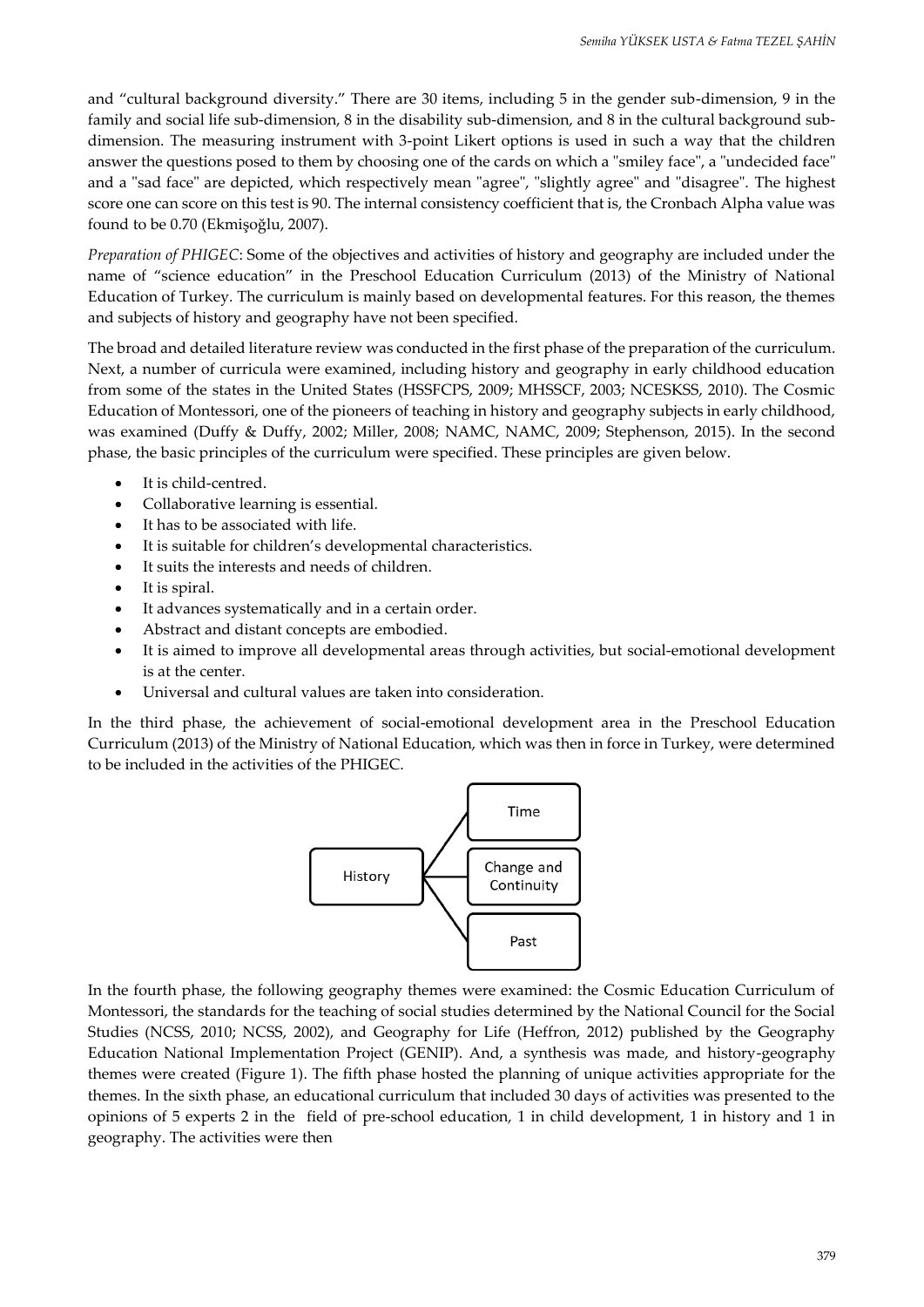finalized in accordance with the recommendations from the subject matter experts.



**Figure 1.** *PHIGEC History and Geography Themes*

## **2.4. Data Collection Process**

A room that was not influenced by external factors was identified to administer pre-tests to the children. The children were taken to the interview room one by one. The children's answers to questions were recorded and filed in the evaluation form reserved for each child. It took approximately 20–30 minutes in total to administer all measurement instruments to each child.

**Implementation of PHIGEC** Before the implementation of the PHIGEC, a suitable place was arranged in the classroom as a temporary learning center for History and Geography. The materials that were prepared and brought in during the training period continued to be added to this learning center, so that by the end of the implementation, a learning center with rich materials had been created. The PHIGEC was administered to the experimental group 3 days a week for 10 weeks, while the Turkey National Preschool Education Curriculum (2013) was implemented on the remaining 2 days. The post-tests were administered to the children in both the experimental and control groups in the setting in which the pre-tests were administered immediately after the completion of the implementation of the program. The permanence tests were administered four weeks after the post-tests were administered only to the children in the experimental group in the same setting to determine if the PHIGEC was persistent.--

## **2.5. Data Analysis**

Initially, the distribution of the data sets was examined in the data analysis process. Accordingly, the skewness and kurtosis coefficients that were calculated were found to deviate from the value of ±1. It was found that the distribution in histogram charts was not normal because the number of people in the experimental and control groups was less than 30. Calculations involved nonparametric statistics. In the study, the probability value of p was accepted to be 0.05 when specifying the significance levels of statistical tests. The research data were analyzed using the Mann Whitney U test to determine if there was a significant difference between the pretest and post-test scores of the children in the experimental and control groups, and between the difference scores calculated by subtracting the post-test scores from the pre-test scores. The Wilcoxon signed-rank test was conducted to determine if there was a significant difference between the pre-test and post-test scores of the children in the experimental group and between the post-test and retention scores of the children in the control group.

#### **3. Findings**

There was no significant difference between the pre-test scores of the children in the experimental and control groups on the "Sullivan Scale of Emotional Intelligence for Children". Empathy scores of the experimental group, which were lower than those of the children in the control group at the pre-test, increased after the implementation to a level where there was no significant difference between them and the control group. A significant difference was found between the pre-test scores of the children in the experimental and control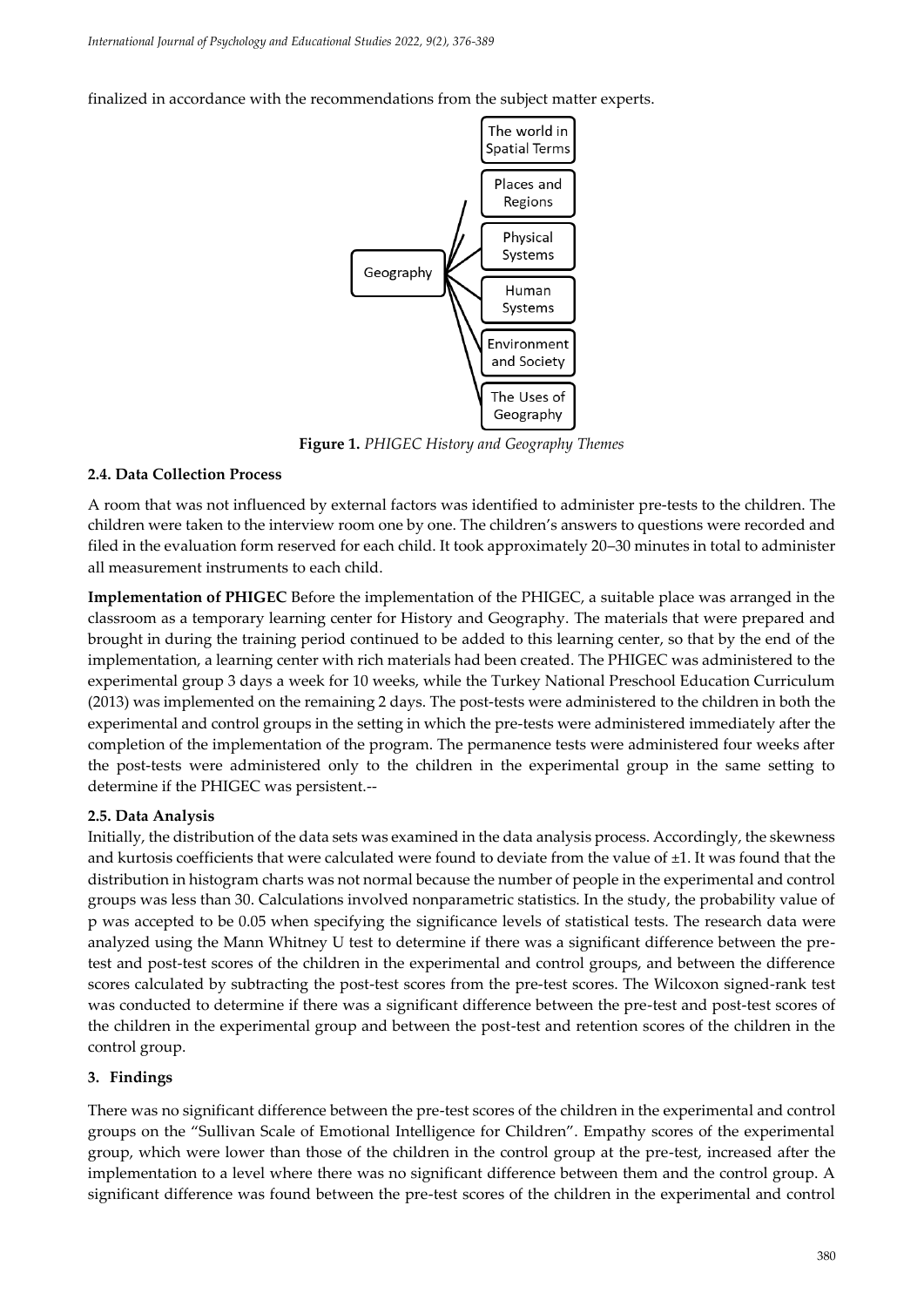groups on the "Sullivan Brief Empathy Scale for Children" in favor of the children in the control group. There was no significant difference between the pre-test scores of the children in the experimental and control groups on the "Scale of Respect for Diversity" (Table 1).

| Scale                         | Groups       | N  | М     | $S_X$ | Mean<br>Ranks | Sum of<br>Ranks | $\mathbf{U}$ | z     | p        |
|-------------------------------|--------------|----|-------|-------|---------------|-----------------|--------------|-------|----------|
|                               | Experimental | 22 | 14.00 | 1.77  | 19.23         | 423.00          |              | 0.773 | 0.439    |
| Emotional Intelligence-Faces  | Control      | 18 | 14.39 | 1.85  | 22.06         | 397.00          | 170.000      |       |          |
|                               | Experimental | 22 | 3.32  | 1.17  | 21.32         | 469.00          |              | 0.503 |          |
| Emotional Intelligence-Story  | Control      | 18 | 3.11  | 1.41  | 19.50         | 351.00          | 180.000      |       | 0.615    |
| Emotional Intelligence-       | Experimental | 22 | 7.82  | 1.84  | 22.50         | 495.00          |              | 1.212 |          |
| Comprehension                 | Control      | 18 | 7.06  | 2.07  | 18.06         | 325.00          | 154.000      |       | 0.226    |
| Emotional Intelligence-       | Experimental | 22 | 4.50  | 1.68  | 23.41         | 515.00          | 134.000      | 1.772 | 0.076    |
| Management                    | Control      | 18 | 3.56  | 1.82  | 16.94         | 305.00          |              |       |          |
|                               | Experimental | 22 | 30.05 | 3.90  | 22.82         | 502.00          |              |       |          |
| Emotional intelligence        | Control      | 18 | 28.11 | 4.80  | 17.67         | 318.00          | 147.000      | 1.392 | 0.164    |
|                               | Experimental | 22 | 8.50  | 1.74  | 17.25         | 379.50          | 126.500      | 2.069 | $0.039*$ |
| <b>Empathy Scale</b>          | Control      | 18 | 9.44  | 0.78  | 24.47         | 440.50          |              |       |          |
|                               | Experimental | 22 | 10.64 | 2.38  | 21.09         | 464.00          | 185.000      | 0.359 | 0.719    |
| Respect for Diversity-Gender  | Control      | 18 | 10.33 | 2.33  | 19.78         | 356.00          |              |       |          |
| Respect for Diversity-Family  | Experimental | 22 | 20.00 | 3.24  | 22.05         | 485.00          |              |       | 0.347    |
| & social life                 | Control      | 18 | 18.94 | 3.23  | 18.61         | 335.00          | 164.000      | 0.940 |          |
| Respect for Diversity-        | Experimental | 22 | 15.14 | 2.29  | 22.86         | 503.00          |              |       |          |
| Disability status             | Control      | 18 | 14.06 | 3.06  | 17.61         | 317.00          | 146.000      | 1.436 | 0.151    |
| Respect for Div.Cultural      | Experimental | 22 | 16.50 | 3.91  | 19.73         | 434.00          |              |       |          |
| background diversity          | Control      | 18 | 17.06 | 4.21  | 21.44         | 386.00          | 181.000      | 0.467 | 0.641    |
|                               | Experimental | 22 | 61.23 | 8.34  | 21.52         | 473.50          |              |       |          |
| Overall respect for diversity | Control      | 18 | 60.11 | 9.38  | 19.25         | 346.50          | 175.500      | 0.613 | 0.540    |

**Table 1.** *Results of Mann Whitney U Test for Emotional Intelligence/ Empathy /Respect for Diversity Pretest Scores of Children in Experimental and Control Groups*

#### *\*p < .05*

After the PHIGEC was administered to the experimental group, a significant difference was found between the emotional intelligence post-test scores of the experimental and control groups. The experimental group had significantly higher scores on "Faces," "Comprehension" and the overall emotional intelligence. After the implementation, the children's emotional intelligence scores increased significantly. And was administered to the experimental group; there was no significant difference between the empathy post-test scores of the children in the experimental and control groups. After the PHIGEC was administered to the experimental group, a significant difference was found between the -children's respect for diversity post-test scores in the experimental and control groups. The experimental group had significantly higher scores on all subdimensions except for the "family and social life" dimension and overall scores (Table 2).

**Table 2.** *Results of Mann Whitney U Test for Emotional Intelligence/ Empathy /Respect for Diversity Posttest Scores of Children in Experimental and Control Groups*

| <b>Scale</b>            | Groups       | N  | М     | $S_{X}$ | Mean<br>Ranks | Sum of<br>Ranks | U       | z     | p        |
|-------------------------|--------------|----|-------|---------|---------------|-----------------|---------|-------|----------|
| Emotional Intelligence- | Experimental | 22 | 15.27 | 1.91    | 24.75         | 544.50          | 104.500 | 2.582 | $0.010*$ |
| Faces                   | Control      | 18 | 13.72 | 1.87    | 15.31         | 275.50          |         |       |          |
| Emotional Intelligence- | Experimental | 22 | 4.41  | 0.85    | 23.23         | 511.00          |         | 1.761 | 0.078    |
| Story                   | Control      | 18 | 3.72  | 1.36    | 17.17         | 309.00          | 138.000 |       |          |
| Emotional Intelligence- | Experimental | 22 | 8.55  | 1.60    | 24.27         | 534.00          |         |       |          |
| Comprehension           | Control      | 18 | 7.33  | 1.68    | 15.89         | 286.00          | 115.000 | 2.302 | $0.021*$ |
| Emotional Intelligence- | Experimental | 22 | 5.00  | 1.75    | 21.09         | 464.00          | 185.000 | 0.363 | 0.717    |
| Management              | Control      | 18 | 4.50  | 2.07    | 19.78         | 356.00          |         |       |          |
|                         | Experimental | 22 | 33.23 | 4.14    | 24.45         | 538.00          |         | 2.372 |          |
| Emotional intelligence  | Control      | 18 | 29.28 | 4.81    | 15.67         | 282.00          | 111.000 |       | $0.018*$ |
|                         | Experimental | 22 | 9.36  | 1.50    | 21.61         | 475.50          |         |       |          |
| <b>Empathy Scale</b>    | Control      | 18 | 9.44  | 0.86    | 19.14         | 344.50          | 173.500 | 0.825 | 0.409    |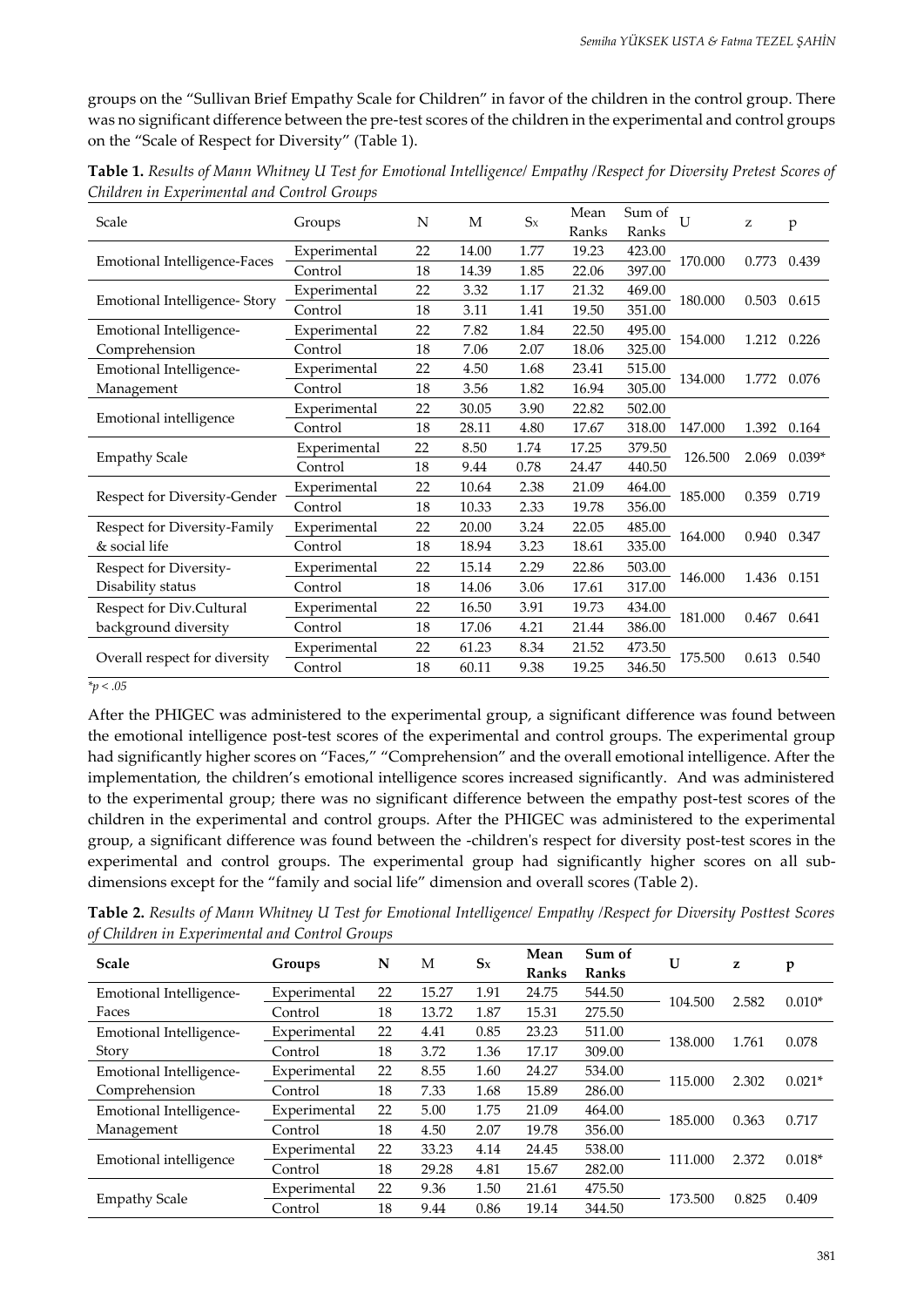| Respect for Div.Gender    | Experimental | 22 | 12.41 | 1.94 | 25.05 | 551.00 | 98.000  | 2.758 | $0.006*$ |
|---------------------------|--------------|----|-------|------|-------|--------|---------|-------|----------|
|                           | Control      | 18 | 10.11 | 2.40 | 14.94 | 269.00 |         |       |          |
| Respect for Div. Family & | Experimental | 22 | 20.95 | 3.66 | 21.80 | 479.50 |         | 0.788 |          |
| social life               | Control      | 18 | 19.83 | 2.66 | 18.92 | 340.50 | 169.500 |       | 0.431    |
| Respect for Diversity-    | Experimental | 22 | 17.27 | 3.25 | 25.34 | 557.50 |         |       | $0.003*$ |
| Disability status         | Control      | 18 | 14.22 | 3.00 | 14.58 | 262.50 | 91.500  | 2.933 |          |
| Respect For div. Cultural | Experimental | 22 | 22.68 | 1.29 | 25.80 | 567.50 |         | 3.286 | $0.001*$ |
| background diversity      | Control      | 18 | 18.39 | 4.67 | 14.03 | 252.50 | 81.500  |       |          |
| Overall respect for       | Experimental | 22 | 73.32 | 6.36 | 26.82 | 590.00 |         |       |          |
| diversity                 | Control      | 18 | 62.56 | 9.08 | 12.78 | 230.00 | 59.000  | 3.783 | $0.000*$ |
| $*_p$ < .05               |              |    |       |      |       |        |         |       |          |

After the PHIGEC was administered to the experimental group, significant differences were found between the experimental group's emotional intelligence pre-test and post-test scores in terms of all sub-dimensions and the overall scale. There was no significant difference between the control group's emotional intelligence pre-test and post-test scores (Table 3).

**Table 3.** *Results of Wilcoxon Signed-Rank Test for Emotional Intelligence Posttest–Pretest Scores of Children in the Experimental and Control Groups*

| Sub dimension                   | Time of<br>administration | Rank           | $\mathbf N$             | Mean Ranks | Sum of<br>Ranks | z     | $\mathbf{p}$ |
|---------------------------------|---------------------------|----------------|-------------------------|------------|-----------------|-------|--------------|
| Faces                           |                           | Negative ranks | 5                       | 8.70       | 43.50           |       | $0.037*$     |
|                                 | Posttest-Pretest          | Positive ranks | 14                      | 10.46      | 146.50          | 2.091 |              |
| (Experimental)<br>Story         |                           | Equal          | 3                       |            |                 |       |              |
|                                 |                           | Negative ranks | $\mathbf{1}$            | 9.00       | 9.00            |       |              |
|                                 | Posttest-Pretest          | Positive ranks | $14\,$                  | 7.93       | 111.00          | 2.935 | $0.003*$     |
| (Experimental)                  |                           | Equal          | 7                       |            |                 |       |              |
|                                 |                           | Negative ranks | $\overline{2}$          | 7.00       | 14.00           |       |              |
| Comprehension<br>(Experimental) | Posttest-Pretest          | Positive ranks | $10\,$                  | 6.40       | 64.00           | 2.008 | $0.045*$     |
|                                 |                           | Equal          | 10                      |            |                 |       |              |
| Management                      |                           | Negative ranks | 3                       | 6.50       | 19.50           |       |              |
| (Experimental)                  | Posttest-Pretest          | Positive ranks | 11                      | 7.77       | 85.50           | 2.235 | $0.025*$     |
|                                 |                           | Equal          | 8                       |            |                 |       |              |
| Emotional                       |                           | Negative ranks | 5                       | 4.80       | 24.00           |       |              |
| intelligence                    | Posttest-Pretest          | Positive ranks | 17                      | 13.47      | 229.00          | 3.339 | $0.001*$     |
| (Experimental)                  |                           | Equal          | $\boldsymbol{0}$        |            |                 |       |              |
|                                 | Posttest-Pretest          | Negative ranks | 10                      | 8.15       | 81.50           |       |              |
| Faces (Control)                 |                           | Positive ranks | 5                       | 7.70       | 38.50           | 1.234 | 0.217        |
|                                 |                           | Equal          | 3                       |            |                 |       |              |
|                                 |                           | Negative ranks | 5                       | 5.00       | 25.00           |       |              |
| Story (Control)                 | Posttest-Pretest          | Positive ranks | 9                       | 8.89       | 80.00           | 1.782 | 0.075        |
|                                 |                           | Equal          | $\overline{\mathbf{4}}$ |            |                 |       |              |
| Comprehension                   |                           | Negative ranks | 3                       | 4.00       | 12.00           |       |              |
| (Control)                       | Posttest-Pretest          | Positive ranks | 5                       | 4.80       | 24.00           | 0.863 | 0.388        |
|                                 |                           | Equal          | 10                      |            |                 |       |              |
|                                 |                           | Negative ranks | $\overline{2}$          | 7.50       | 15.00           |       |              |
| Management<br>(Control)         | Posttest-Pretest          | Positive ranks | $10\,$                  | 6.30       | 63.00           | 1.916 | 0.055        |
|                                 |                           | Equal          | 6                       |            |                 |       |              |
| Emotional                       |                           | Negative ranks | 6                       | 9.58       | 57.50           |       |              |
| intelligence                    | Posttest-Pretest          | Positive ranks | 12                      | 9.46       |                 | 1.227 | 0.220        |
| (Control)                       |                           | Equal          | $\mathbf{0}$            |            | 113.50          |       |              |

*\*p < .05*

After the PHIGEC was administered to the experimental group, a significant difference was found between the experimental group's empathy pre-test and post-test scores. There was no significant difference between the control group's empathy pre-test and post-test scores (Table 4).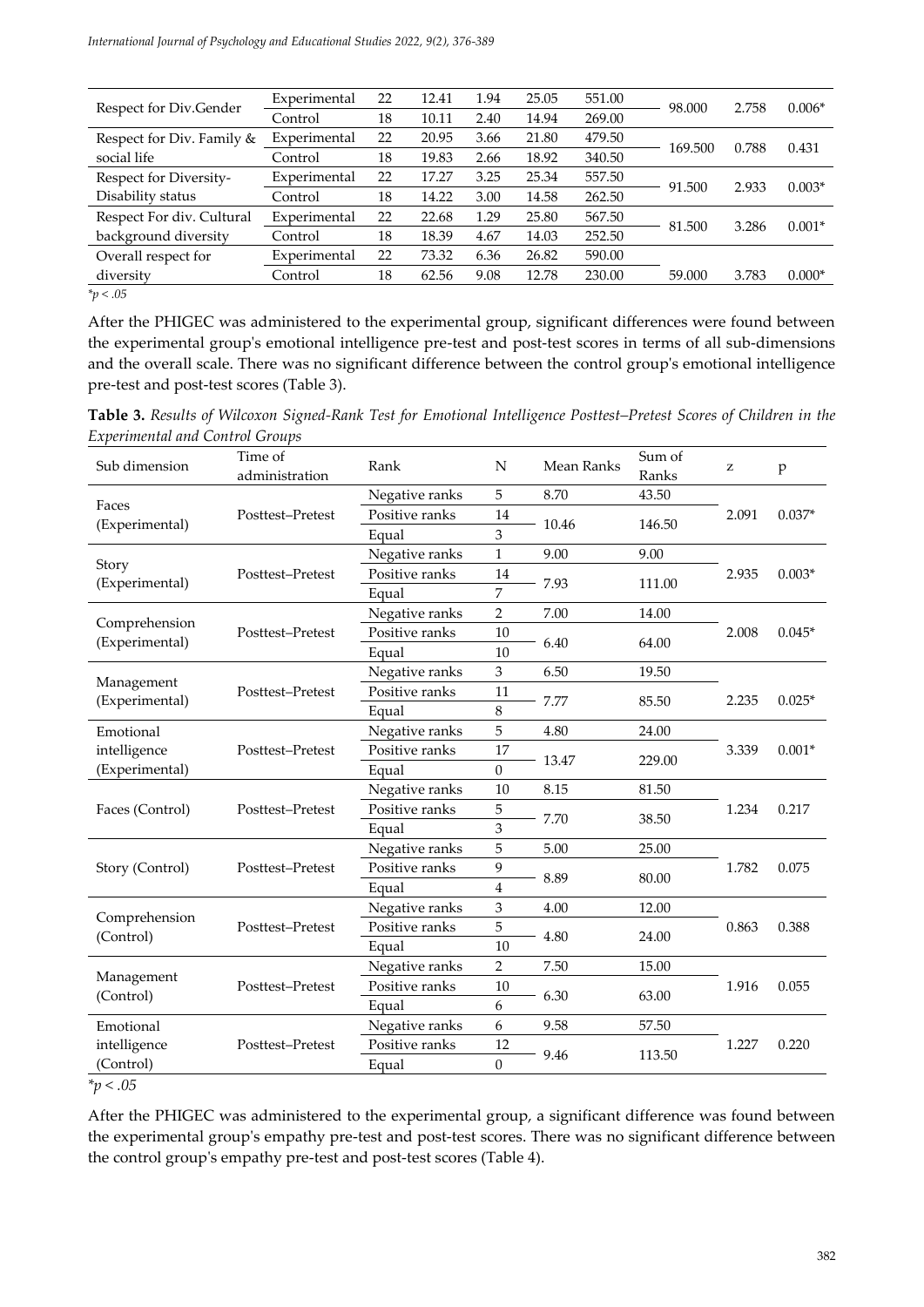| <i>емретинении ини сонтог отомро</i> |                         |                |                                                                                                                                                                        |  |  |          |
|--------------------------------------|-------------------------|----------------|------------------------------------------------------------------------------------------------------------------------------------------------------------------------|--|--|----------|
| Scale                                | Time of                 | Rank           | Mean<br>Sum of<br>N<br>z<br>v<br>Ranks<br>Ranks<br>19.50<br>6.50<br>3<br>13<br>2.569<br>8.96<br>116.50<br>b<br>2.50<br>10.00<br>4<br>2<br>0.108<br>11.00<br>5.50<br>12 |  |  |          |
|                                      | administration          |                |                                                                                                                                                                        |  |  |          |
| Empathy                              |                         | Negative ranks |                                                                                                                                                                        |  |  |          |
|                                      | Posttest-Pretest        | Positive ranks |                                                                                                                                                                        |  |  | $0.010*$ |
|                                      | (Experimental)<br>Equal |                |                                                                                                                                                                        |  |  |          |
| Empathy                              |                         | Negative ranks |                                                                                                                                                                        |  |  |          |
|                                      | Posttest-Pretest        | Positive ranks |                                                                                                                                                                        |  |  | 0.914    |
| (Control)                            |                         | Equal          |                                                                                                                                                                        |  |  |          |
|                                      |                         |                |                                                                                                                                                                        |  |  |          |

**Table 4.** *Results of Wilcoxon Signed-Rank Test for Empathy Skills Posttest–Pretest Scores of Children in the Experimental and Control Groups*

*\*p < .05*

Significant differences were identified between the respect for diversity pre-test and post-test scores of the experimental group in terms of all sub-dimensions except for the "family and social life" sub-dimension and in terms of the overall scale. There was no significant difference between the respect for diversity pre-test and post-test scores of the control group (Table 5).

**Table 5.** *Results of Wilcoxon Signed-Rank Test for Respect for Diversity Posttest–Pretest Scores of Children in the Experimental and Control Groups*

| Time of<br>Sub dimension<br>administration                     |                    | Rank                             | N                | Mean<br>Ranks | Sum of<br>Ranks | z     | p        |  |
|----------------------------------------------------------------|--------------------|----------------------------------|------------------|---------------|-----------------|-------|----------|--|
|                                                                |                    |                                  | $\overline{4}$   |               |                 |       |          |  |
|                                                                | Posttest-Pretest   | Negative ranks<br>Positive ranks | $14\,$           | 4.50          | 18.00           |       |          |  |
| Gender (Experimental)                                          |                    |                                  |                  | 10.93         | 153.00          | 2.966 | $0.003*$ |  |
|                                                                |                    | Equal                            | $\bf 4$<br>5     | 7.90          | 39.50           |       |          |  |
| Family & social life                                           |                    | Negative ranks                   |                  |               |                 |       |          |  |
| (Experimental)                                                 | Posttest-Pretest   | Positive ranks                   | 11<br>6          | 8.77          | 96.50           | 1.481 | 0.139    |  |
|                                                                |                    | Equal                            |                  |               |                 |       |          |  |
| Disability status                                              |                    | Negative ranks                   | $\boldsymbol{0}$ | 0.00          | 0.00            |       |          |  |
| Posttest-Pretest<br>(Experimental)                             |                    | Positive ranks                   | 10<br>12         | 5.50          | 55.00           | 2.818 | $0.005*$ |  |
|                                                                |                    | Equal<br>Negative ranks          |                  |               |                 |       |          |  |
| Cultural background                                            |                    |                                  | $\mathbf{1}$     | 5.00          | 5.00            |       |          |  |
| diversity                                                      | Post-test-Pre-test | Positive ranks                   | 21               | 11.81         | 248.00          | 3.963 | $0.000*$ |  |
| (Experimental)                                                 |                    | Equal                            | $\Omega$         |               |                 |       |          |  |
| Overall respect for                                            |                    | Negative ranks                   | $\mathbf{1}$     | 1.00<br>11.50 | 1.00<br>230.00  |       |          |  |
| Posttest-Pretest<br>diversity                                  |                    | Positive ranks                   | 20               |               |                 | 3.982 | $0.000*$ |  |
| (Experimental)                                                 |                    | Equal                            | $\mathbf{1}$     |               |                 |       |          |  |
|                                                                | Posttest-Pretest   | Negative ranks                   | 5                | 8.30          | 41.50           | 0.199 |          |  |
| Gender (Control)                                               |                    | Positive ranks                   | 7                | 5.21          | 36.50           |       | 0.842    |  |
|                                                                |                    | Equal                            | 6                |               |                 |       |          |  |
| Family & social life                                           |                    | Negative ranks                   | $\overline{4}$   | 6.88          | 27.50           |       |          |  |
| (Control)                                                      | Posttest-Pretest   | Positive ranks                   | 9                | 7.06          | 63.50           | 1.276 | 0.202    |  |
|                                                                |                    | Equal                            | 5                |               |                 |       |          |  |
| Disability status                                              |                    | Negative ranks                   | $\overline{2}$   | 2.00          | 4.00            |       |          |  |
| Posttest-Pretest<br>(Control)                                  |                    | Positive ranks                   | $\mathfrak{Z}$   | 3.67          | 11.00           | 0.966 | 0.334    |  |
|                                                                |                    | Equal                            | 13               |               |                 |       |          |  |
|                                                                |                    | Negative ranks                   | 3                | 6.00          | 18.00           |       |          |  |
| Cultural background<br>Posttest-Pretest<br>diversity (Control) |                    | Positive ranks                   | 10               | 7.30          | 73.00           | 1.958 | 0.051    |  |
|                                                                |                    | Equal                            | 5                |               |                 |       |          |  |
|                                                                |                    | Negative ranks                   | 3                | 10.17         | 30.50           | 1.981 |          |  |
| Overall respect for<br>Posttest-Pretest<br>diversity (Control) |                    | Positive ranks                   | 10               |               |                 |       | 0.062    |  |
|                                                                |                    | Equal                            | 5                | 8.75          | 122.50          |       |          |  |

*\*p < .05*

There was no significant difference between the children's emotional intelligence, empathy, respect for diversity post-test scores and their retention test scores administered 4 weeks after the implementation. Therefore, the program's impact was found to be persistent (Table 6).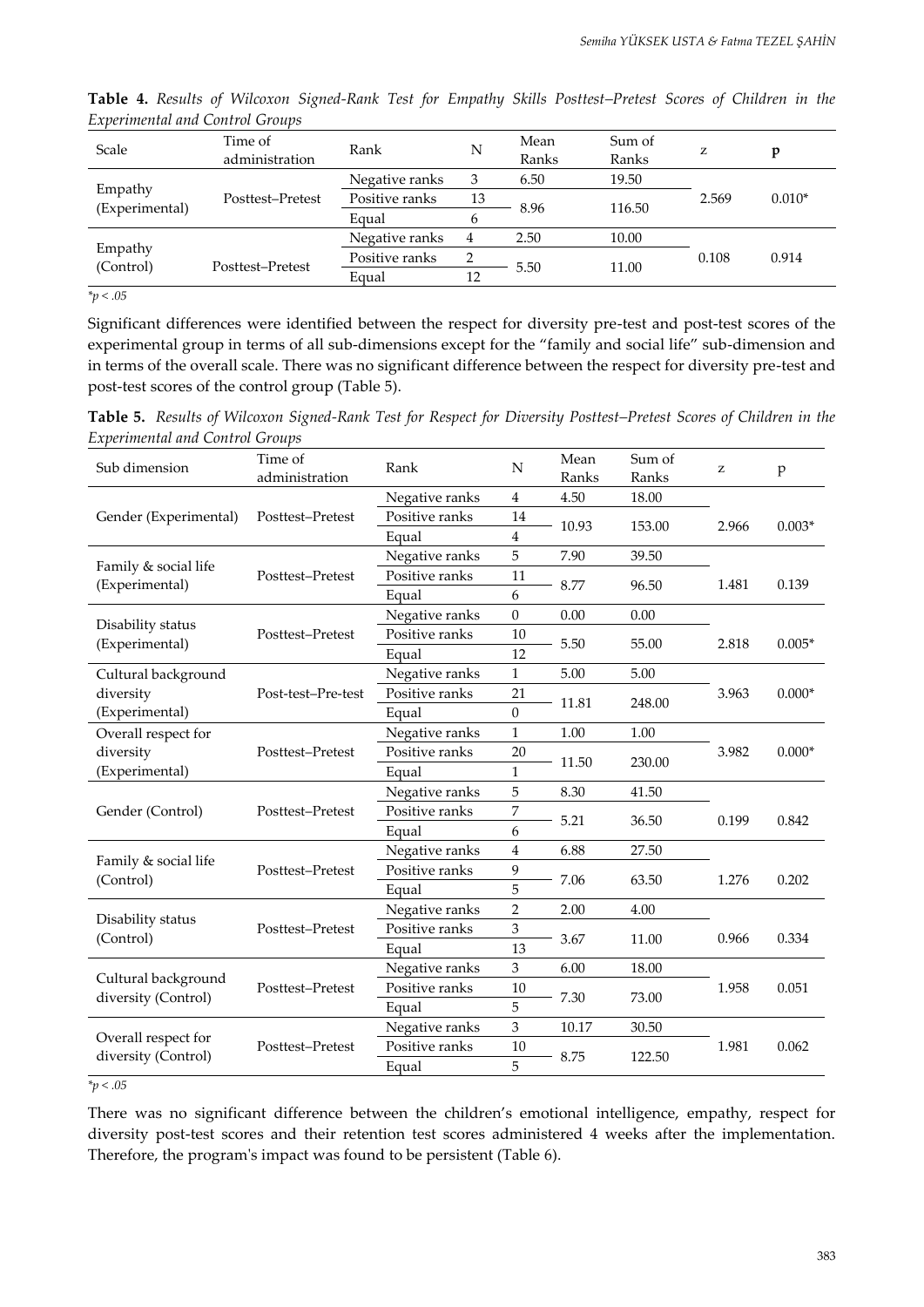| Scale                                    | Time of<br>administration   | Rank           | N              | Mean<br>Ranks | Sum of<br>Ranks | z     | $\mathbf{p}$ |
|------------------------------------------|-----------------------------|----------------|----------------|---------------|-----------------|-------|--------------|
|                                          |                             | Negative ranks | 13             | 10.42         | 135.50          |       |              |
| Emotional Intelligence-<br>Faces         | Retention test-<br>Posttest | Positive ranks | 7              | 10.64         | 74.50           | 1.150 | 0.250        |
|                                          |                             | Equal          | $\overline{2}$ |               |                 |       |              |
|                                          | Retention test-             | Negative ranks | 3              | 3.50          | 10.50           |       |              |
| Emotional Intelligence-<br>Story         | Posttest                    | Positive ranks | 6              | 5.75          | 34.50           | 1.469 | 0.142        |
|                                          |                             | Equal          | 13             |               |                 |       |              |
|                                          | Retention test-             | Negative ranks | 3              | 9.33          | 28.00           |       |              |
| Emotional Intelligence-<br>Comprehension | Posttest                    | Positive ranks | 10             | 6.30          | 63.00           | 1.241 | 0.215        |
|                                          |                             | Equal          | 9              |               |                 |       |              |
| Emotional Intelligence-                  | Retention test-             | Negative ranks | $\overline{4}$ | 5.63          | 22.50           |       |              |
| Management                               | Posttest                    | Positive ranks | 6              | 5.42          | 32.50           | 0.540 | 0.589        |
|                                          |                             | Equal          | 12             |               |                 |       |              |
|                                          | Retention test-<br>Posttest | Negative ranks | 10             | 9.25          | 92.50           |       |              |
| Emotional intelligence                   |                             | Positive ranks | 10             | 11.75         | 117.50          | 0.469 | 0.639        |
|                                          |                             | Equal          | $\overline{2}$ |               |                 |       |              |
| <b>Empathy Scale</b>                     | Retention test-<br>Posttest | Negative ranks | $\overline{2}$ | 3.25<br>3.63  | 6.50            |       |              |
|                                          |                             | Positive ranks | 4              |               | 14.50           | 0.850 | 0.395        |
|                                          |                             | Equal          | 16             |               |                 |       |              |
| Respect for Diversity-                   | Retention test-<br>Posttest | Negative ranks | 9              | 6.11          | 55.00           |       |              |
| Gender                                   |                             | Positive ranks | 3              | 7.67          | 23.00           | 1.288 | 0.198        |
|                                          |                             | Equal          | 10             |               |                 |       |              |
| Respect for Diversity-                   | Retention test-             | Negative ranks | 6              | 6.58          | 39.50           |       |              |
| Family & social life                     | Posttest                    | Positive ranks | 11             | 10.32         | 113.50          | 1.775 | 0.076        |
|                                          |                             | Equal          | 5              |               |                 |       |              |
| Respect for Diversity-                   | Retention test-             | Negative ranks | 6              | 8.08          | 48.50           |       |              |
| Disability status                        | Posttest                    | Positive ranks | 9              | 7.94          | 71.50           | 0.661 | 0.509        |
|                                          |                             | Equal          | 7              |               |                 |       |              |
| Respect for Div. Cultural                | Retention test-             | Negative ranks | 8              | 8.25          | 66.00           |       |              |
| background diversity                     | Posttest                    | Positive ranks | 6              | 6.50          | 39.00           | 0.884 | 0.377        |
|                                          |                             | Equal          | 8              |               |                 |       |              |
|                                          | Retention test-             | Negative ranks | 9              | 8.94          | 80.50           |       |              |
| Overall respect for<br>diversity         | Posttest                    | Positive ranks | 10             | 10.95         | 109.50          | 0.585 | 0.559        |
|                                          |                             | Equal          | 3              |               |                 |       |              |

**Table 6.** *Results of Wilcoxon Signed-Rank Test for Emotional Intelligence/ Empathy /Respect for Diversity Retention Test–Post-test of Children in the Experimental Groups*

 $*_{p}$  < .05

Based on the study results, the PHIGEC, developed for pre-school children, can be said to be effective in improving children's scores of emotional intelligence, empathy, and respect for diversity.

#### **4. Conclusion, Discussion and Recommendations**

Studies about the emotional intelligence of children in the literature have generally examined the impact of curricula directly aimed at improving emotional intelligence (Altunbaş, 2018; Bruno, England & Chambliss, 2002; "Finley, Pettinger, Rutherford & Timmes, 2000; Gore, 2000; Kolb & Weede, 2001"; Rafaila, 2015; Şahin, 2011; Ulutaş, 2005). Unlike the studies in the literature, current studies involve the social studies (history and geography) activities that were thought to have an indirect positive effect on emotional intelligence. The children's skills such as understanding their own feelings and empathy were expected to be enhanced with the history and geography activities. Additionally, the children were expected to understand that they were a part of the universe as people who have to take responsibilit and had some responsibilities for their environment. They were also expected to develop respect for humans and animals and nature via social studies activities. It was aimed that they recognized their similarities with other people and understood that they were connected to them and that their wishes and needs were common. Because these were mainly associated with emotional intelligence, one of the data collection instruments of this study was a measurement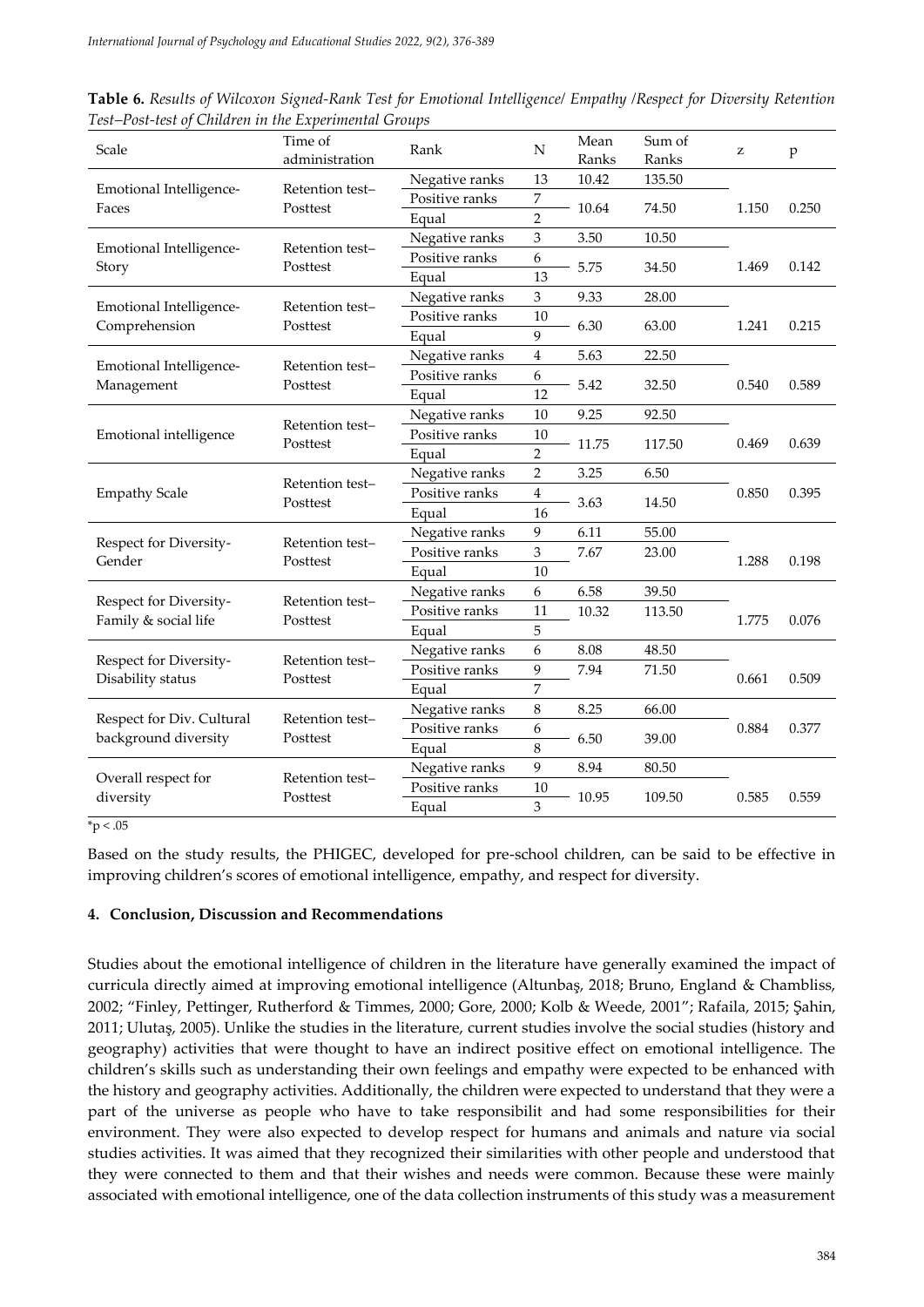instrument for determining children's emotional intelligence. It was also a positive result that the scores on the sub-dimensions of the administered scale increased separately. Still, the increased overall emotional intelligence and empathy scores gave the desired clue about the study's success. The strong and different aspect of the study was the demonstration that children's levels of emotional intelligence, empathy, and respect for diversity can be enhanced through activities designed to develop direct emotional intelligence and social studies activities such as history and geography.According to the present study results, the PHIGEC had a positive impact on the children's scores of emotional intelligence, empathy, and respect for diversity. Social studies can contribute to children's ability to make friends, be more open to collaboration, be helpful, empathize for others, and take a more positive stance on diversity (Kostelnik, Soderman & Whiren, 2011). In personal, social and emotional development, geography studies in early childhood teaches children to become respectful for themselves and other people's cultures, appreciate and accept diversity, and understand their culture and community by learning about them. Moreover, it teaches how to talk freely about their community, to talk about similarities and differences in their experiences and causes of their experiences, to exhibit various emotions, to solve and identify problems, to reach solutions, and to contemplate about problems from others' perspectives (Owen & Ryan, 2006). According to Young (2004), geography studies in early childhood encourage children to live more sustainably through critical thinking and reflection and take greater responsibility for their actions. Montessori has pointed out that children who undergo cosmic education, which includes disciplines such as history and geography, enter adolescence more preparedly, become safe and responsible, develop emotional intelligence and become more balanced in physical, academic and social skills (NAMC, 2009).

It would be useful to justify the positive influence of the PHIGEC on the children's scores of emotional intelligence, empathy and respect for diversity based on the content of the curriculum.

The goal of studies on places around the world, especially geography, is to let children understand what it feels like to be and live in a place other than their own country. It may seem independent from each other, but this aspect of geography allows children to get a sense of place, enables them to develop knowledge and understanding, discover their feelings and values, and empathize with others (Catling & Willy, 2009).One of the instruments and knowledge that people need to conserve natural and cultural resources, mitigate conflicts and improve the quality of life in the world is a sense of place (Edelson, 2011). The essence of people's relationship with places is based on the fact that an important need for people is to connect to places that have a special meaning in their lives and their safe attachment to their caregivers (Relph, 1976). According to Tuan (2001), people of all ages need to develop a sense of space to develop self-identity and understand their place in the world. With the help of the geography activities, the children had the opportunity to see that there were different places outside the small environment where they lived and that other children like themselves lived in utterly different conditions. The children discovered symbolic places belonging to countries and cities through activities to improve their perception of space. They encountered many cultural elements, from the language of the people who lived there to their games, from their clothing to the houses they lived in. This allowed them to empathize and experience seeing through someone else's eyes.Personal and local history studies, which most educators think are important in early childhood, help answer two main questions, such as "Who am I?" and "Where am I?" (Purkis & Greenwood, 2008). Answering such questions contributes to children's knowing themselves, understanding their emotions and developing their self-perceptions. First, the children's self-perceptions were improved through the geography activities about direction, location and body perception. Then, their awareness of the place in which they lived and the environment was raised. One of the types of activities that contribute to the development of a sense of place is activities about maps. Such activities enhance the ability to read visuals and the sense of place.

Goleman, Barlow, and Bennett (2012) have put forward a model based on understanding the reciprocal relationship between humans and nature and the implications of that relationship-a model in which emotional, social, and ecological intelligence coexist, which does not limit empathy to humans but encourages it to be extended to all life forms in nature, ecosystems, and all of nature. Melendez et al. (2000) have pointed out that geography studies allow people to take responsibility for the environment. They have also stated that it helps children understand what impact the environment has on human activities and would help them understand what kind of relationship human beings have with animals, plants, the environment and other elements of the environment. Activities carried out in geography regarding environmental pollution and the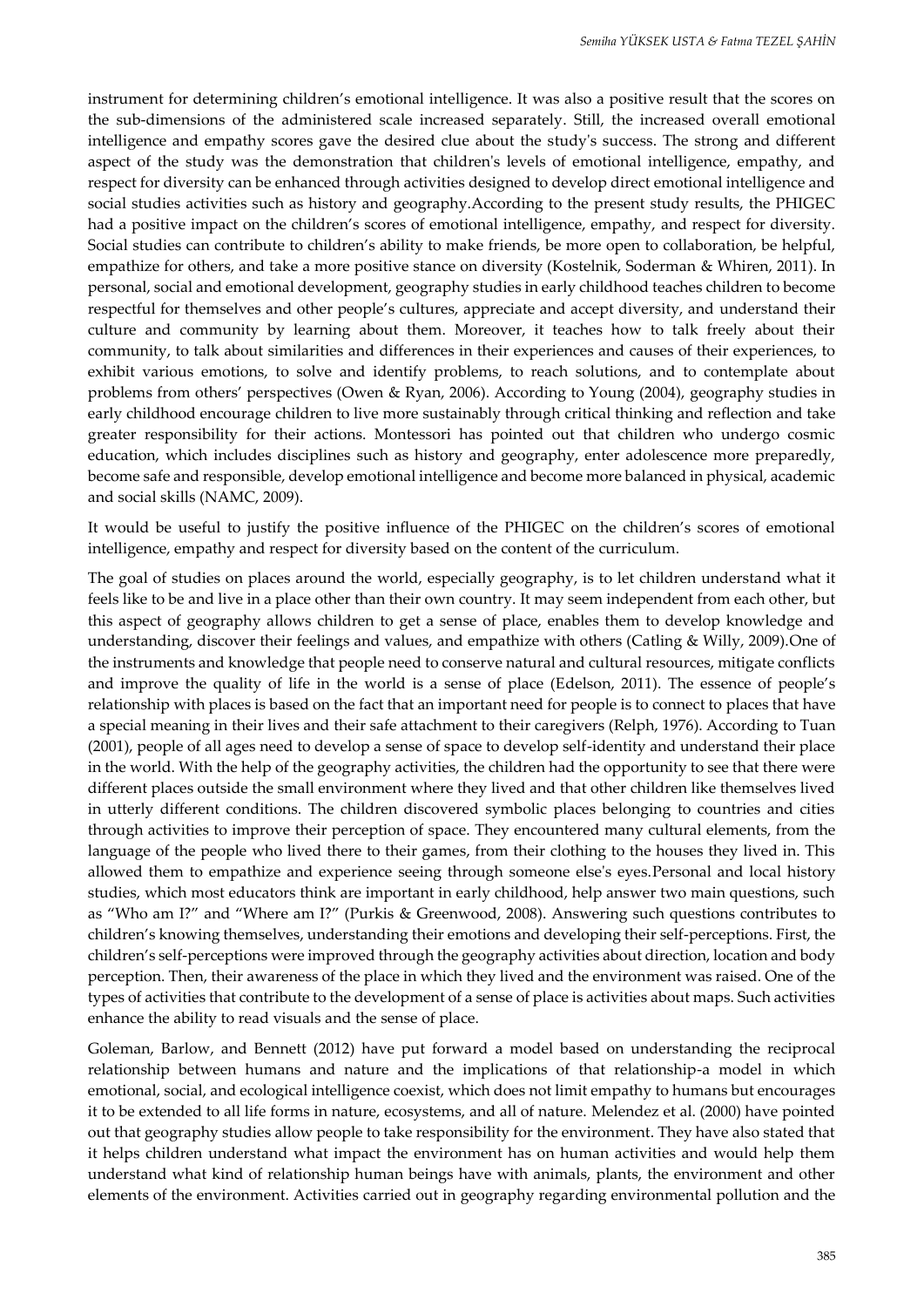negative effects of this pollution on humans, animals and the environment enable children to gain awareness of their responsibility by developing respect and empathy for humans, animals and nature.

Children's ability to understand the effort behind the production and the process of production through geography-related activities and their ability to develop respect and empathy for people in the business and manufacturing world were supported. Moreover, through activities addressing concepts such as production, consumption, wasting, and saving, it was ensured that they would notice people living in difficult conditions in different parts of the world and think about what responsibilities they could take about such conditions. Mindes (2005) found that preschool and elementary school-aged children can develop a sense of civic responsibility through the discovery of rich thematic units such as food, clothing, housing, childhood, money, government, communication, family, life, or transportation.. It is possible to talk about a relationship between economic activities in the context of geography, such as awareness of saving, which includes respect for the world's resources; awareness of the work behind production and respect for work; awareness that every profession is necessary and deserves respect; emphasis on usefulness to people; and avoiding gender discrimination in jobs and professions, as well as emotional intelligence and empathy (Yüksek Usta & Tezel Şahin, 2018).H. Karadeniz (2013) concluded that the children improved their ability to be aware of time through a variety of educational activities. History activities include past events and people, but also and activities about planning time. The children's self-regulation skills were supported by such activitieSuch activities supported the children's self-regulation skills. They gained experiences through which they would be sensitive to time, to be able to wait for a certain period of time, and to exhibit self-regulation behavior.

With historical empathy developed through historical activities, children can understand people's ideas inpeople's ideas in history, recognize their conditions, appreciate the obstacles they faced, and assess the consequences of their actions (Lazarakou, 2008). Children can learn about past or present heroes who can be role models through history activities. People with high emotional intelligence can manage their interpersonal relationships well and look for people who they can take as role models (Sternberg, 1996). Learning about heroes and renowned elders contributes to children's positive self-perception and self-esteem development (Melendez et al., 2000).

Cultural awareness is the starting point for understanding and appreciating people's diversity and their lives in the world. Social studies support children to understand different cultures, establish relationships with others and develop their self-perception, and the experiences they gain in this way enable them to understand themselves and their place in the world better (Seefeldt et al., 2015). Some evidence suggests that pre-school years can be formative for understanding socio-economic diversity. A small number of studies (Leahy, 1981- 1983; Ramsey, 1991) indicate that children begin to understand socio-economic differences during their preschool years and use their learning experiences to construct stereotypes. Through the activities on consumption in Geography, the children were taught that there are people who live in difficult conditions and that this should not be a reason for discrimination.

Young (2004) has stated that geography studies improve the ability to understand and appreciate different people and places around the world by changing racial, discriminatory and biased perspectives. Moreover, the children put themselves in the place of people who worked in different professions through the activities about different professions in the curriculum that was implementedimplemented curriculum. Thus, an attempt was made to help children become aware that every profession did a valuable job.

Based on the results of research studies and the present study, it can be said that the PHIGEC, which was prepared by the developmental characteristics of pre-school children, was effective on the children's levels of emotional intelligence, empathy and respect for diversity.

It is envisaged that the competencies that are to be merged with subjects in the curriculum and mastered by the people a country needs in the 21st century, such as universal awareness, environmental literacy and civic competence, can also be taught to children through social studies such as history and geography. Based on the findings of the study, countries can be advised to include history and geography activities in early childhood education programs and to advise teachers to support all areas of development, especially socialemotional development, with history and geography activities supported by rich materials in their lesson plans.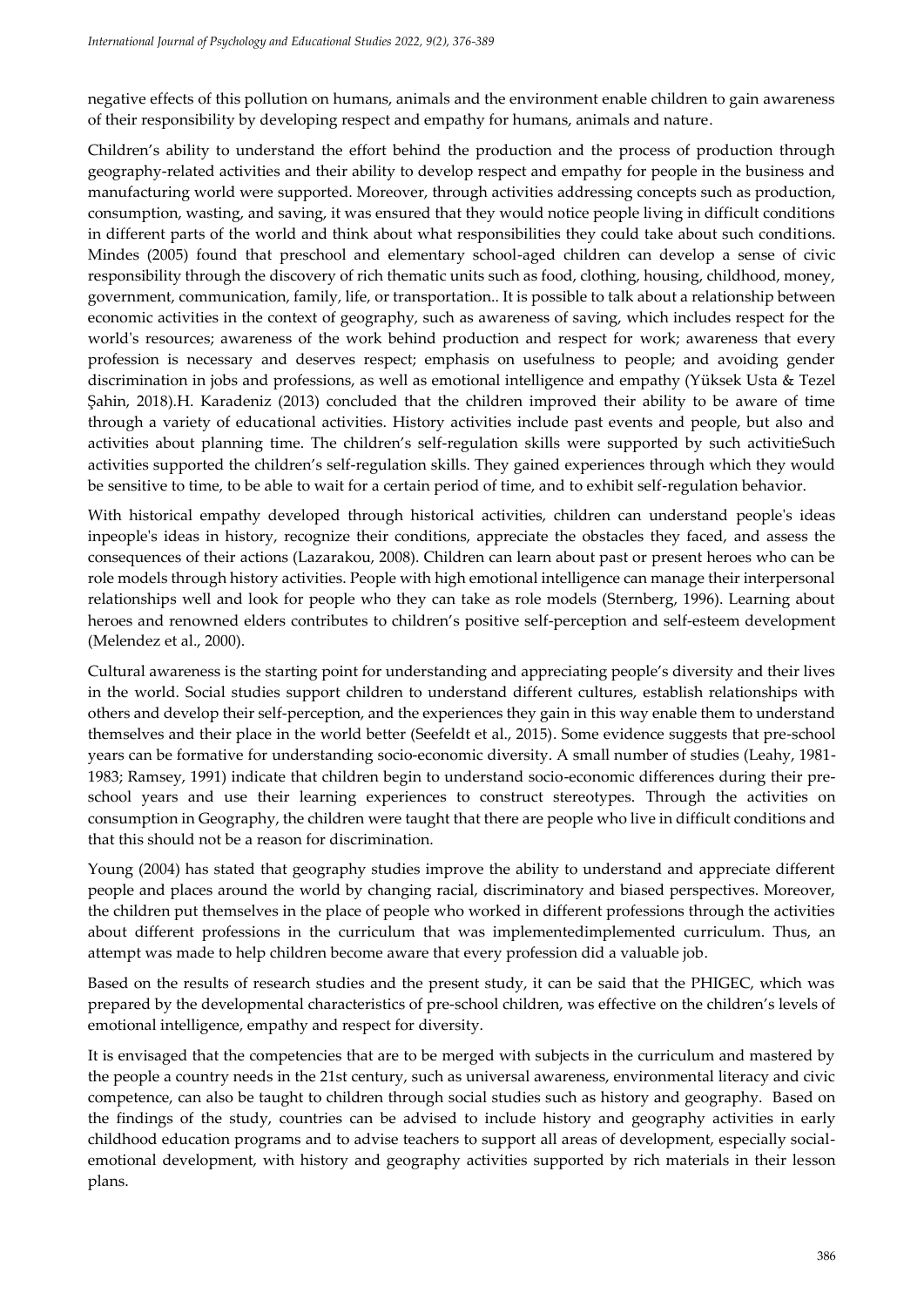#### **5. References**

- Altunbaş, T. (2018). *Duygusal zekâ programının öğrencilerin duygusal zekâ, atılgan, saldırgan ve çekingen davranışlarına etkisinin incelenmesi* [Yayınlanmamış yüksek lisans tezi]. Eskişehir Osmangazi Üniversitesi.
- Berg, K. & Latin, R. W. (2004). *Essentials of research methods in health, physical education, exercise science, and recreation*. Lippincott Williams & Wilkins.
- Bruno, K., England, E. & Chambliss, C. (2002). *Social and emotional learning program for elementary school students*. Retrieved from Eric database (ED463097).
- Catling, S. & Willy, T. (2009). *Teaching primary geography*. Exeter: Learning Matters.
- Duffy, M. & Duffy, D. (2002). *Children of the universe: Cosmic education in the Montessori elementary Classroom.* Parent Child Press.
- Edelson, D. (2011). Geo-Literacy: Preparation for far-reaching decisions. Education National Geographic. Retrieved from [https://www.nationalgeographic.org/news/geo-literacy-preparation-far-reaching](https://www.nationalgeographic.org/news/geo-literacy-preparation-far-reaching-decisions/)[decisions/](https://www.nationalgeographic.org/news/geo-literacy-preparation-far-reaching-decisions/)
- Ekmişoğlu, M. (2007). *Erken çocukluk döneminde farklılıklara saygı eğitimi kavramı hakkında öğretmen görüşlerinin incelenmesi ve farklılıklara saygı ölçeğinin geçerlik güvenirlik çalışması* [Yayınlanmamış yüksek lisans tezi]. Çanakkale On sekiz Mart Üniversitesi, Çanakkale.
- Finley, D., Pettinger, A., Rutherford, T. & Timmes, V. (2000). *Developing emotional intelligence in a multiage classroom.* Retrieved from Eric database (ED442571).
- Glauert, E., Heal, C. & Cook, J. (2003). Knowledge and understanding of the World. In: (Eds. Riley, J.), *Learning in the early years a guide for teachers of children* 3-7 (p. 125-155). London: Paul Chapman.
- Goleman, D. (2000). *Duygusal zekâ: Neden IQ'dan daha önemlidir?* (Çev. Seçkin, B.Yüksel). Varlık/Bilim.
- Goleman, D., Barlow, Z. & Bennett, L. (2010). Forging new norms in New Orleans: From emotional to ecological intelligence. *Teacher Education Quarterly, 20*, 87-98.
- Gore, S. W. (2000). *Enhancing students emotional intelligence and social adeptness*. Retrieved from ERIC database (ED442572).
- H.Karadeniz, M (2013). Çocukların zamanın farkında olma becerisini kavrayabilme sürecinde okul öncesi eğitim etkinliklerinin etkililiği. *Uluslararası Karadeniz Sosyal Bilimler Dergisi, 5*(20), 244-266.
- Hall, N. S. (1999). *Creative resources for the anti-bias classroom*. Delmar.
- Heffron, S. G. (2012). "GFL2"! The Updated "Geography for life: National geography standards. *Geography Teacher, 9*(2), 43-48.
- HSSFCPS (2009). *History–social science framework for California public schools kindergarten through grade twelve*. Retrieved from<https://www.cde.ca.gov/ci/hs/cf/documents/hssframeworkwhole.pdf>
- Kemple, K. M. (2016). Social studies, social competence and citizenship in early childhood education: Developmental principles guide appropriate practice. *Early Childhood Education Journal, 45*, 621–627.
- Kolb, K. & Weede, S. (2001). Teaching prosocial skills to young children to increase emotionally intelligent behavior**.** Retrieved from ERIC database, (ED456916).
- Kostelnik, M.J., Soderman, A.K. & Whiren, A.P. (2011). *Developmentally appropriate curriculum*. Pearson.
- Lazarakou, E.D. (2008). Empathy as a tool for historical understanding: An evaluative approach of the ancient greek primary history curriculum. *International Journal of Social Education, 23*(1), 27-50
- Leahy, R. L. (1981). The development of the conception of economic inequality I: Descriptions and comparisons of rich and poor people. *Child Development, 52*(2), 523-532.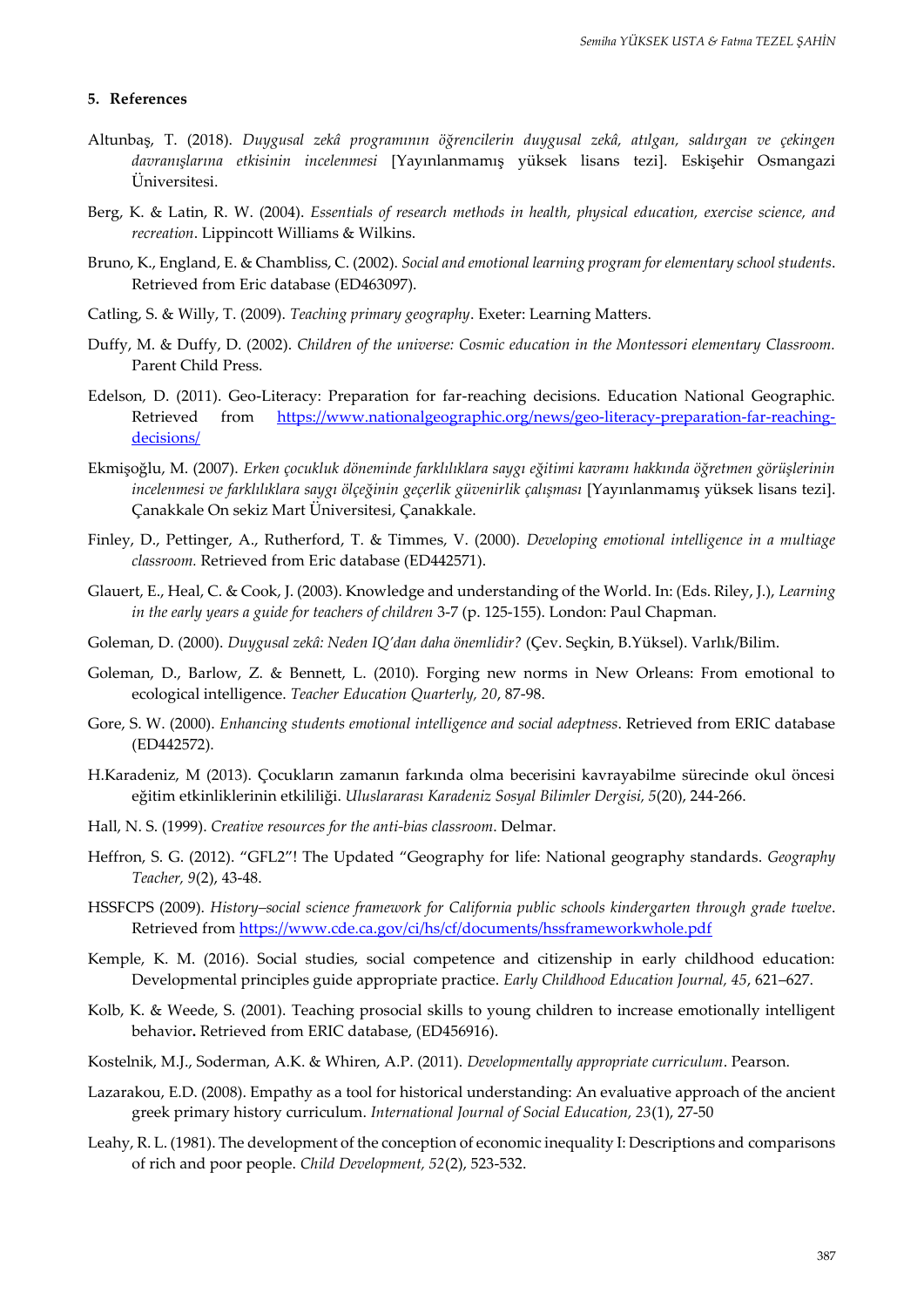- Leahy, R. L. (1983). The development of the conception of economic inequality II: Explanations justifications and concepts of social mobility and change. *Developmental Psychology, 19*(1), 111-125.
- MEB, (2006). *Okul öncesi eğitim programı*. MEB.
- MEB, (2013). *Okul öncesi eğitim programı*. MEB.
- Melendez, W. R., Beck, V. & Fletcher, M. (2000). *Teaching social studies in early education*. Delmar.
- MHSSCF (2003). *Massachusetts history and social science curriculum framework*. Retrieved from http://www.doe.mass.edu/frameworks/hss/2003-08.docx
- Miller, J. (2008). The child from ages six to twelve. *Montessori Australia Foundation, 4*, 1-4.
- Mindes, G. (2005). Social studies in today's early childhood curricula. *YC Young Children*, 12 18.
- NAMC (North American Montessori Center) (2009). *What is Montessori cosmic education? the keystone of montessori philosophy explained*. Retrieved from [http://montessoritraining.blogspot.com.tr/2009/02/montessori-and cosmiceducation.html](http://montessoritraining.blogspot.com.tr/2009/02/montessori-and%20cosmiceducation.html)
- NAMC (North American Montessori Center) (Ud). *Montessori early childhood curriculum & resources* (Ages 3-6 years). Retrieved from [https://www.montessoritraining.net/curriculum-and-resources/early](https://www.montessoritraining.net/curriculum-and-resources/early-childhood-curriculum-resources)[childhood-curriculum-resources](https://www.montessoritraining.net/curriculum-and-resources/early-childhood-curriculum-resources)
- NCESKSS (2010). *North Carolina essential standards kindergarten social studies.* Retrieved from <http://www.ncpublicschools.org/docs/curriculum/socialstudies/scos/k-2.pdf>
- NCSS (National Council for the Social Studies) (1988). *Social studies for early childhood and elementary school children: Preparing for the 21st Century*. Washington, DC.
- NCSS (National Council for the Social Studies) (2002). *National standards for social studies teachers*. Washington, DC.
- NCSS (National Council for the Social Studies) (2010). *National curriculum standards for social studies: A framework for teaching, learning, and assessment.* NCSS Publications.
- Owen, D. & Ryan, A. (2006). *Teaching geography 3-11: The essential guide*. Continuum.
- Öztürk, M., Giren, S., Yıldırım, E. & Şimşek, Ü. (2015). Güncellenen okul öncesi eğitim programının coğrafya eğitimi açısından incelenmesi. *Celal Bayar Üniversitesi Sosyal Bilimler Dergisi, 13*(4), 245-262.
- Partnership for 21st Century Learning (P21) (2010). 21St century knowledge and skills in educator preparation. [http://www.p21.org/storage/documents/aacte\\_p21\\_whitepaper2010.pdf](http://www.p21.org/storage/documents/aacte_p21_whitepaper2010.pdf) sayfasından erişilmiştir.
- Partnership for 21st Century Learning (P21) (2015). *P21 Framework definitions document.* Retrieved fromhttp://www.p21.org/storage/documents/docs/P21\_Framework\_Definitions\_New\_Logo\_2015.pdf
- Purkis, S. & Greenwood, J. (2008). "Mrs rainbow told us what things were like when she went to school" History in the early years. In: (Eds. Whitebread, D. & Coltman, P.), *Teaching and learning in the early years* (s. 357–375). Routledge.
- Rafaila, E. (2015). The compenent teacher for teaching emotionla intelligence. *Procedia - Social and Behavioral Sciences, 180*, 953 – 957.
- Ramsey, P. G. (1991). The salience of race in young children growing up in an all white community. *Journal of Educational Psychology, 83*(1), 28-34.
- Relph, E. (1976). *Place and placelessness*. Pion.
- Seefeldt, C., Castle, S. & Falconer, R. C. (2015). *Okul öncesi / İlkokul çocukları için sosyal bilgiler öğretimi* (S. Coşkun Keskin, Çev.). Nobel.
- Shapiro, L. E. (2004). *Yüksek EQ'lu bir çocuk yetiştirmek* (Ü. Kartal, Çev.). Varlık.
- Stephenson, S.M. (2015). Cosmic education: The child's discovery of a global vision and a cosmic task. *The NAMTA Journal, 40*(2), 151-163.